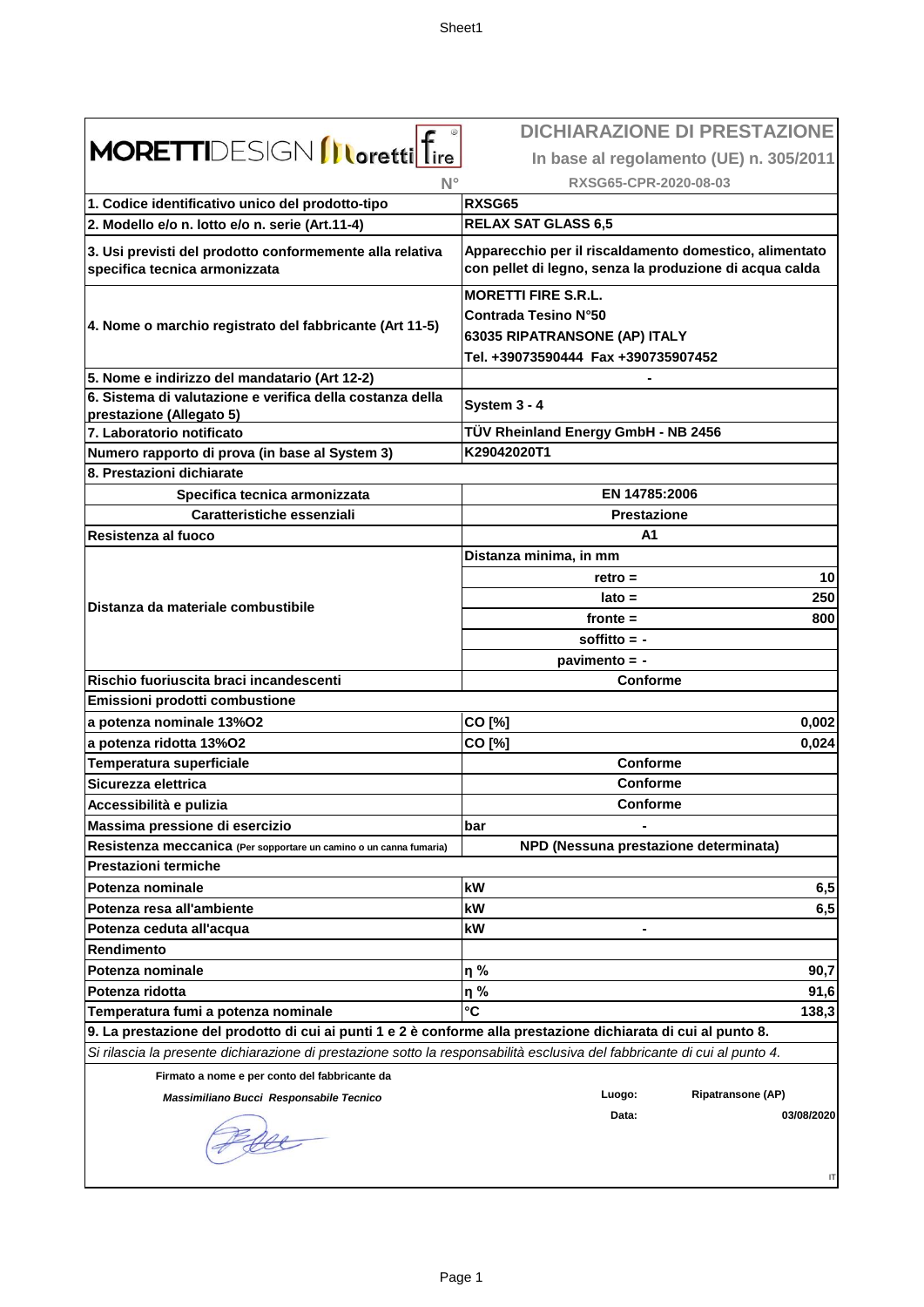$\Gamma$ 

|                                                                                                                                | <b>DECLARATION OF PERFORMANCE</b>                     |
|--------------------------------------------------------------------------------------------------------------------------------|-------------------------------------------------------|
| <b>MORETTI</b> DESIGN <i>[Loretti</i> ] fire                                                                                   | According to Regulation (EU) n. 305/2011              |
| $N^{\circ}$                                                                                                                    | RXSG65-CPR-2020-08-03                                 |
| 1. Unique identification code of the product type                                                                              | RXSG65                                                |
|                                                                                                                                | <b>RELAX SAT GLASS 6,5</b>                            |
| 2. Model and/or batch and/or serial number (Art.11-4)<br>3. Intended uses of the product in accordance with                    | Residential space heating appliance fired wood pellet |
| harmonised technical specification                                                                                             | without hot water supply                              |
|                                                                                                                                | <b>MORETTI FIRE S.R.L.</b>                            |
| 4. Name or registered trade mark of the manufacturer (Art Contrada Tesino N°50                                                 |                                                       |
| $11-5)$                                                                                                                        | 63035 RIPATRANSONE (AP) ITALY                         |
|                                                                                                                                | Tel. +39073590444 Fax +390735907452                   |
| 5. Name and address of the authorised representative<br>(Art 12-2)                                                             |                                                       |
| 6. System of assessment and verification of constancy of                                                                       |                                                       |
| performance (Annex 5)                                                                                                          | System 3 - 4                                          |
| 7. Notified laboratory                                                                                                         | TÜV Rheinland Energy GmbH - NB 2456                   |
| Test report number (type testing under System 3)                                                                               | K29042020T1                                           |
| 8. Declared performance                                                                                                        |                                                       |
| <b>Harmonized technical specification</b>                                                                                      | EN 14785:2006                                         |
| <b>Essential characteristics</b>                                                                                               | <b>Performance</b>                                    |
| <b>Fire safety</b>                                                                                                             | А1                                                    |
|                                                                                                                                | Minimun distances, in mm                              |
|                                                                                                                                | 10<br>$rear =$                                        |
| Distance to combustible materials                                                                                              | 250<br>$side =$                                       |
|                                                                                                                                | front $=$<br>800                                      |
|                                                                                                                                | ceiling $= -$                                         |
|                                                                                                                                | floor $= -$                                           |
| Risk of burning fuel falling out                                                                                               | Pass                                                  |
| <b>Emission of combustion products</b>                                                                                         |                                                       |
| at nominal heat output 13%O2                                                                                                   | CO [%]<br>0,002                                       |
| at reduced heat output 13%O2                                                                                                   | CO [%]<br>0,024                                       |
| <b>Surface temperature</b>                                                                                                     | Pass                                                  |
| <b>Electrical safety</b>                                                                                                       | Pass                                                  |
| <b>Cleanability</b>                                                                                                            | Pass                                                  |
| <b>Maximum operating pressure</b>                                                                                              | bar                                                   |
| Mechanical resistance (To bear a stack or chimney)                                                                             | NPT (No performance tested)                           |
| <b>Thermal output</b>                                                                                                          |                                                       |
| <b>Nominal heat output</b>                                                                                                     | kW<br>6,5                                             |
| Room heating output                                                                                                            | 6,5<br>kW                                             |
| <b>Water heating output</b>                                                                                                    | kW<br>۰                                               |
| <b>Energy efficiency</b>                                                                                                       |                                                       |
| at nominal heat output                                                                                                         | η%<br>90,7                                            |
| at reduced heat output                                                                                                         | η%<br>91,6                                            |
| Flue gas temperature at nominal heat output                                                                                    | $\mathbf{C}$<br>138,3                                 |
| 9. The performance of the product identified in points 1 and 2 is in conformity with the declared performance in               |                                                       |
| point 8.<br>This declaration of performance is issued under the sole responsibility of the manufacturer identified in point 4. |                                                       |
|                                                                                                                                |                                                       |
| Signed in the name and on behalf of the manufacturer to                                                                        | Place:<br><b>Ripatransone (AP)</b>                    |
| <b>Massimiliano Bucci Technical Manager</b>                                                                                    | Date:<br>03/08/2020                                   |
|                                                                                                                                |                                                       |
|                                                                                                                                |                                                       |
|                                                                                                                                | EN                                                    |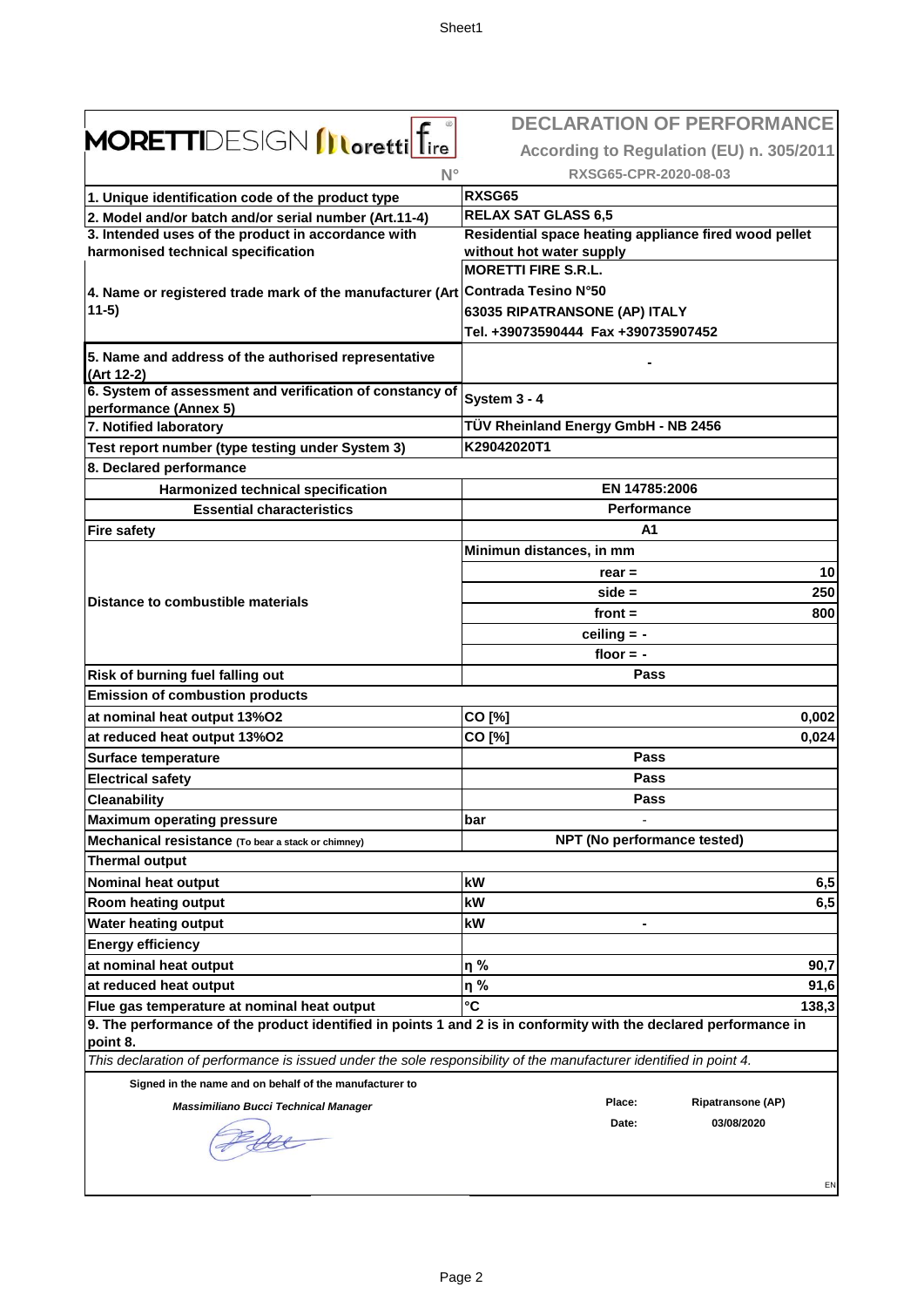|                                                                                                              | <b>DECLARATION DE PERFORMANCE</b>                                                           |
|--------------------------------------------------------------------------------------------------------------|---------------------------------------------------------------------------------------------|
| <b>MORETTI</b> DESIGN <i>[Loretti</i> ] fire                                                                 | Selon le reglement (UE) n° 305/2011                                                         |
| $N^{\circ}$                                                                                                  | RXSG65-CPR-2020-08-03                                                                       |
| 1. Code d'identification unique du produit-type                                                              | RXSG65                                                                                      |
| 2. Modele et/ou n° de lot et/ou n° de serie (Art. 11-4)                                                      | <b>RELAX SAT GLASS 6,5</b>                                                                  |
|                                                                                                              |                                                                                             |
| 3. Utilisation prevue du produit conformement aux<br>specifications techniques harmonisees correspondantes   | Appareil de chauffage domestique alimente au pellet<br>de bois, san production d'eau chaude |
|                                                                                                              | <b>MORETTI FIRE S.R.L.</b>                                                                  |
| 4. Nom ou marque enregistree du fabricant (Art. 11-5)                                                        | Contrada Tesino N°50                                                                        |
|                                                                                                              | 63035 RIPATRANSONE (AP) ITALY                                                               |
|                                                                                                              | Tel. +39073590444 Fax +390735907452                                                         |
| 5. Nom et adresse du mandataire (Art. 12-2)                                                                  |                                                                                             |
| 6. Systeme d'evaluation et controle de la constance de<br>performance (Annexe 5)                             | System 3 - 4                                                                                |
| 7. Laboratoire notifie                                                                                       | TÜV Rheinland Energy GmbH - NB 2456                                                         |
| Numero du rapport d'essai (selon le System 3)                                                                | K29042020T1                                                                                 |
| 8. Performance declaree                                                                                      |                                                                                             |
| Specifications techniques harmonisees                                                                        | EN 14785:2006                                                                               |
| <b>Caracteristiques essentielles</b>                                                                         | <b>Performance</b>                                                                          |
| Resistance au feu                                                                                            | A1                                                                                          |
|                                                                                                              | Distance minimum, en mm                                                                     |
|                                                                                                              | 10<br>$arriere =$                                                                           |
|                                                                                                              | 250<br>$\cot e =$                                                                           |
| Distance de securite aux materiaux combustibles                                                              | 800<br>$avant =$                                                                            |
|                                                                                                              | $sol = -$                                                                                   |
|                                                                                                              | $\cot e = -$                                                                                |
| Risque de fuite des charbons ardents                                                                         | <b>Conforme</b>                                                                             |
| Emission des produits de combustion                                                                          |                                                                                             |
| a puissance nominale 13%O2                                                                                   | CO [%]<br>0,002                                                                             |
| a puissance reduite 13%O2                                                                                    | CO [%]<br>0,024                                                                             |
| Temperature de surface                                                                                       | Conforme                                                                                    |
| Securite electrique                                                                                          | Conforme                                                                                    |
| Facilite d'acces et nettoyage                                                                                | <b>Conforme</b>                                                                             |
| Pression maximale de service                                                                                 | bar                                                                                         |
| Resistance mecanique (pour soutenir la cheminee)                                                             | Performance non déterminée                                                                  |
| <b>Performance thermique</b>                                                                                 |                                                                                             |
| <b>Puissance nominale</b>                                                                                    | kW<br>6,5                                                                                   |
| Puissance rendue au milieu                                                                                   | kW<br>6,5                                                                                   |
| Puissance rendue a l'eau                                                                                     | kW                                                                                          |
| Rendement                                                                                                    |                                                                                             |
| <b>Puissance nominale</b>                                                                                    | η%<br>90,7                                                                                  |
| <b>Puissance reduite</b>                                                                                     | η%<br>91,6                                                                                  |
| Temperature des fumees puissance nominale                                                                    | °C<br>138,3                                                                                 |
| 9. La performance du produit citee aux points 1 et 2 est conforme a la performance declaree au point 8.      |                                                                                             |
| Cette declaration de performance est delivree sous la responsabilite exclusive du fabricant cite au point 4. |                                                                                             |
| Signée au nom et pour le compte du fabricant de                                                              |                                                                                             |
| Massimiliano Bucci Directeur Technique                                                                       | <b>Ripatransone (AP)</b><br>Lieu :                                                          |
|                                                                                                              | Date:<br>03/08/2020                                                                         |
|                                                                                                              |                                                                                             |
|                                                                                                              |                                                                                             |
|                                                                                                              | FR                                                                                          |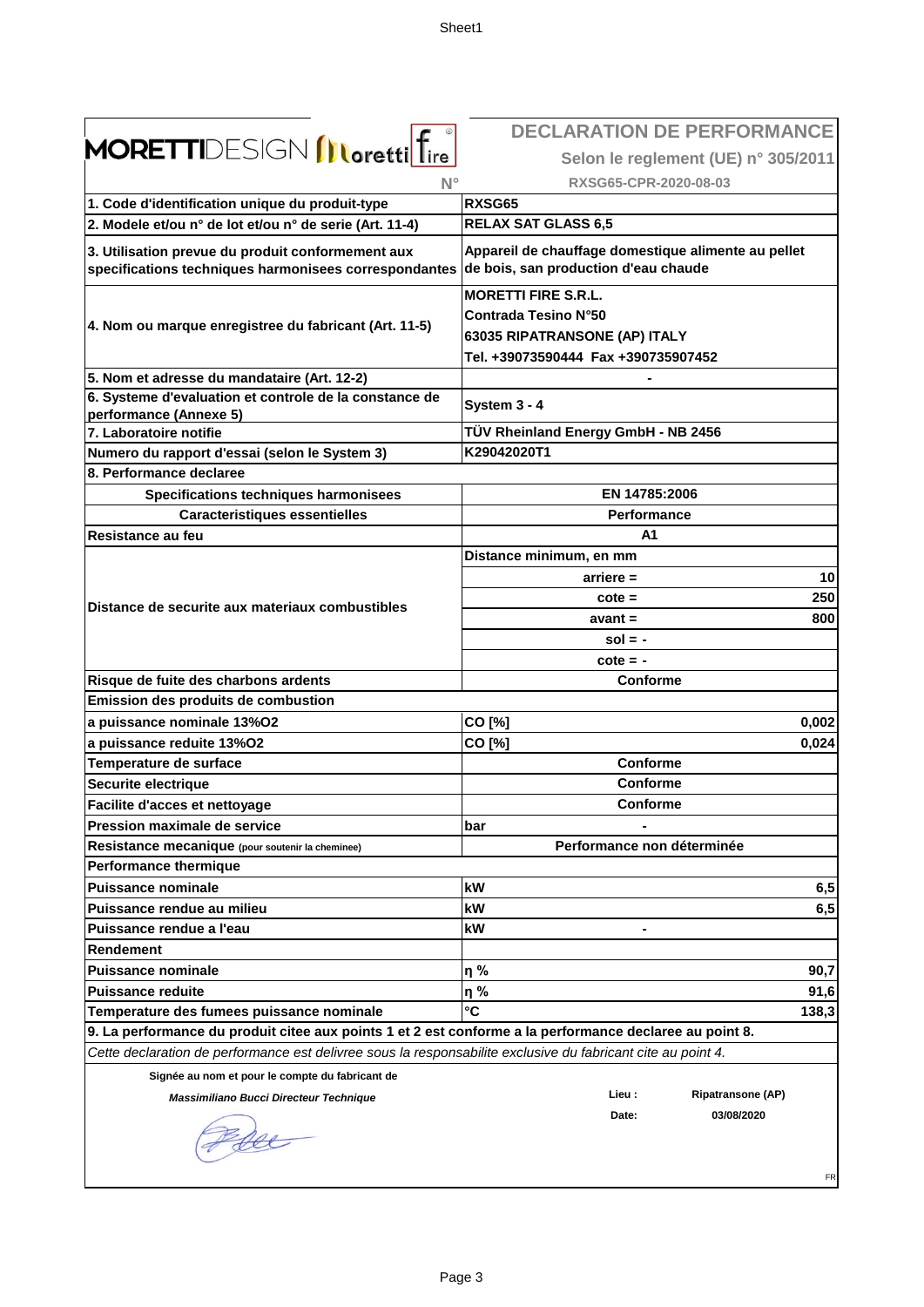|                                                                                                                            | <b>LEISTUNGSERKLARUNG</b>                                                               |
|----------------------------------------------------------------------------------------------------------------------------|-----------------------------------------------------------------------------------------|
| MORETTIDESIGN <i>[Loretti fire<sup>®</sup></i>                                                                             | Gemas der Verordnung (EG) Nr. 305/2011                                                  |
| $N^{\circ}$                                                                                                                | RXSG65-CPR-2020-08-03                                                                   |
| 1. Eindeutiger Identifikationscode des Produktes - Typ                                                                     | <b>RXSG65</b>                                                                           |
| 2. Modell und/oder Losnr. und/oder Seriennr. (Art.11-4)                                                                    | <b>RELAX SAT GLASS 6,5</b>                                                              |
| 3. Vorgesehene Verwendung des Produkts in<br>Ubereinstimmung mit der geltenden harmonisierten<br>technischen Spezifikation | Mit Holzpellets befeuerte Warmeerzeuger fur den<br>Wohnbereich ohne Warmwasserbereitung |
|                                                                                                                            | <b>MORETTI FIRE S.R.L.</b>                                                              |
| 4. Name oder registriertes Warenzeichen des Herstellers                                                                    | <b>Contrada Tesino N°50</b>                                                             |
| (Art 11-5)                                                                                                                 | 63035 RIPATRANSONE (AP) ITALY                                                           |
|                                                                                                                            | Tel. +39073590444 Fax +390735907452                                                     |
| 5. Name und Adresse des Auftragnehmers (Art 12-2)                                                                          |                                                                                         |
| 6. System zur Bewertung und Uberprufung der                                                                                | System 3 - 4                                                                            |
| Leistungsbestandigkeit (Anlage 5)<br>7. Benanntes Labor                                                                    | TÜV Rheinland Energy GmbH - NB 2456                                                     |
| Nummer des Prufberichts (gemas System 3)                                                                                   | K29042020T1                                                                             |
| 8. Erklarte Leistungen                                                                                                     |                                                                                         |
| Harmonisierte technische Spezifikation                                                                                     | EN 14785:2006                                                                           |
| <b>Wesentliche Merkmale</b>                                                                                                | Leistungen                                                                              |
| Feuerbestandigkeit                                                                                                         | A1                                                                                      |
|                                                                                                                            | Mindestabstand, in mm                                                                   |
|                                                                                                                            | Ruckseite =<br>10                                                                       |
|                                                                                                                            | Seite $=$<br>250                                                                        |
| Abstand von brennbarem Material                                                                                            | Vorderseite =<br>800                                                                    |
|                                                                                                                            | $Himmel = -$                                                                            |
|                                                                                                                            | Boden $= -$                                                                             |
| Gefahr Verschütten heißen Kohlen                                                                                           | Konform                                                                                 |
| Emission von Verbrennungsprodukten                                                                                         |                                                                                         |
| Nennleistung 13%O2                                                                                                         | CO [%]<br>0,002                                                                         |
| Reduzierte Leistung 13%02                                                                                                  | CO [%]<br>0,024                                                                         |
| Oberflachentemperatur                                                                                                      | Konform                                                                                 |
| <b>Elektrische Sicherheit</b>                                                                                              | Konform                                                                                 |
| Zuganglichkeit und Reinigung                                                                                               | Konform                                                                                 |
| <b>Maximaler Betriebsdruck</b>                                                                                             | bar                                                                                     |
| Mechanische Festigkeit (Oben zu setzen einen Kamin oder eine Abgas)<br><b>Thermische Leistungen</b>                        | Keine Leistung festgestellt                                                             |
| Nennleistung                                                                                                               | kW<br>6,5                                                                               |
| Der Umgebung gelieferte Leistung                                                                                           | kW<br>6,5                                                                               |
| Dem Wasser gelieferte Leistung                                                                                             | kW                                                                                      |
| Wirkungsgrad                                                                                                               |                                                                                         |
| Nennleistung                                                                                                               | η%<br>90,7                                                                              |
| <b>Reduzierte Leistung</b>                                                                                                 | ղ %<br>91,6                                                                             |
| Rauchgastemperatur nennleistung                                                                                            | °C<br>138,3                                                                             |
| 9. Die Leistung des Produktes gemas den Punkten 1 und 2 entspricht der erklarten Leistung nach Punkt 8.                    |                                                                                         |
| Die vorliegende Leistungserklarung wird unter ausschlieslicher Verantwortung des Herstellers erlassen, siehe Punkt 4.      |                                                                                         |
| Im Namen und im Auftrag des Herstellers, Signiert                                                                          |                                                                                         |
| <b>Massimiliano Bucci Technical Manager</b>                                                                                | Ripatransone (AP)<br>Ort:                                                               |
|                                                                                                                            | 03/08/2020<br>Datum:                                                                    |
|                                                                                                                            | DE                                                                                      |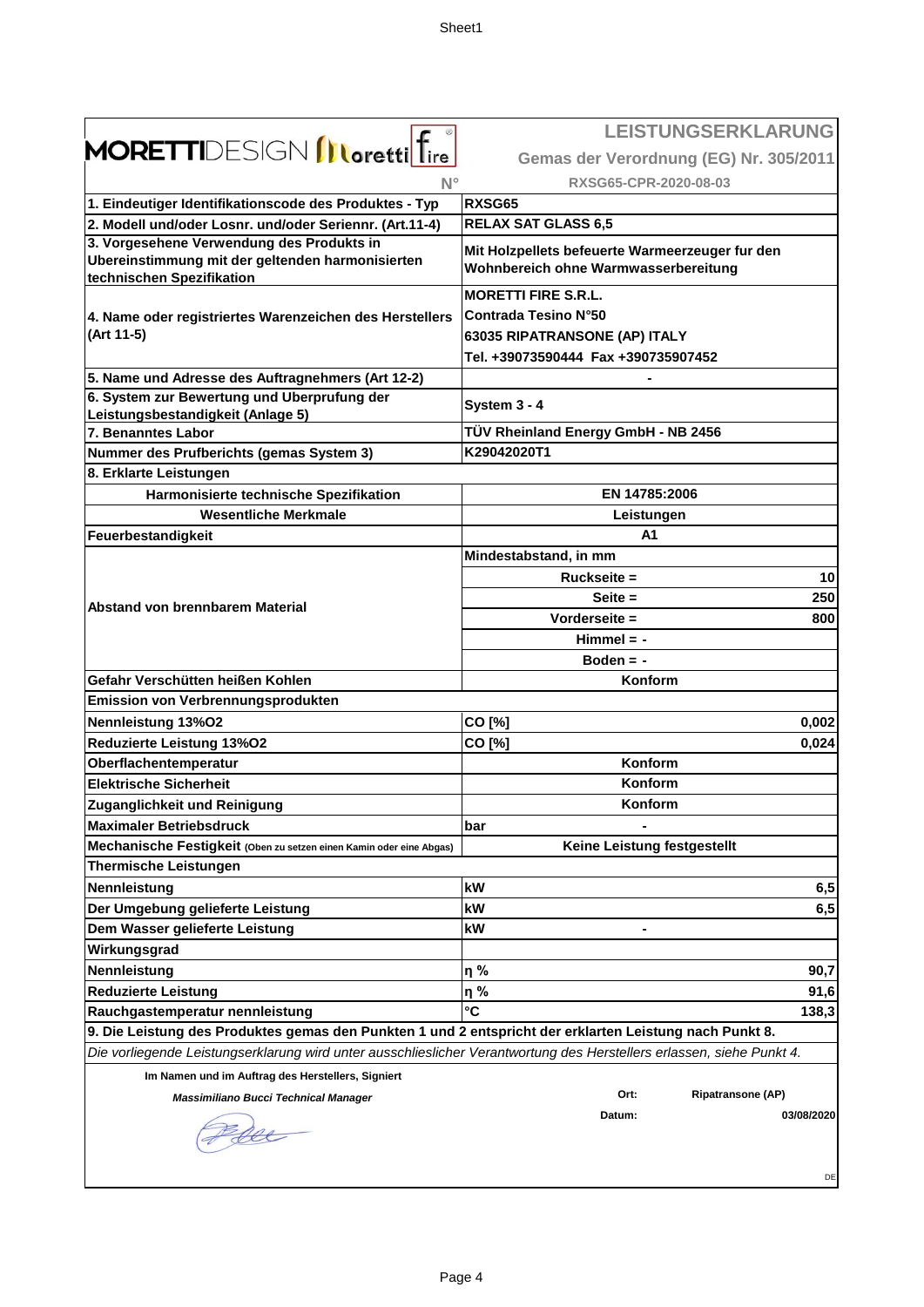|                                                                                                                                 | <b>DECLARACION DE PRESTACION</b>                                                                         |
|---------------------------------------------------------------------------------------------------------------------------------|----------------------------------------------------------------------------------------------------------|
| <b>MORETTI</b> DESIGN <i>[Loretti</i> ] fire                                                                                    | Conforme al reglamento (UE) n. 305/2011                                                                  |
| $N^{\circ}$                                                                                                                     | RXSG65-CPR-2020-08-03                                                                                    |
| 1. Codigo de identificacion unico del producto-tipo                                                                             | <b>RXSG65</b>                                                                                            |
| 2. Modelo y/o n. o de lote y/o n. o de serie (Art.11-4)                                                                         | <b>RELAX SAT GLASS 6,5</b>                                                                               |
| 3. Usos previstos del producto de conformidad con las                                                                           |                                                                                                          |
| especificaciones tecnicas armonizadas<br>correspondientes                                                                       | Aparato para calefaccion domestica, alimentado con<br>pellets de madera, sin produccion de agua caliente |
|                                                                                                                                 | <b>MORETTI FIRE S.R.L.</b>                                                                               |
|                                                                                                                                 | <b>Contrada Tesino N°50</b>                                                                              |
| 4. Nombre o marca registrada del fabricante (Art 11-5)                                                                          | 63035 RIPATRANSONE (AP) ITALY                                                                            |
|                                                                                                                                 | Tel. +39073590444 Fax +390735907452                                                                      |
| 5. Nombre y direccion del mandatario (Art 12-2)                                                                                 |                                                                                                          |
| 6. Sistema de valoracion y verificacion de la constancia                                                                        |                                                                                                          |
| de la prestacion (Anexo 5)                                                                                                      | System 3 - 4                                                                                             |
| 7. Laboratorio notificado                                                                                                       | TÜV Rheinland Energy GmbH - NB 2456                                                                      |
| Numero de informe de prueba (segun el System 3)                                                                                 | K29042020T1                                                                                              |
| 8. Prestaciones declaradas                                                                                                      |                                                                                                          |
| Especificacion tecnica armonizada                                                                                               | EN 14785:2006                                                                                            |
| <b>Caracteristicas esenciales</b>                                                                                               | <b>Prestacion</b>                                                                                        |
| Resistencia al fuego                                                                                                            | A1                                                                                                       |
|                                                                                                                                 | Distancia minima, en mm                                                                                  |
|                                                                                                                                 | 10<br>$reves =$                                                                                          |
| Distancia de mat. comb.                                                                                                         | 250<br>$lado =$                                                                                          |
|                                                                                                                                 | $f$ rente $=$<br>800                                                                                     |
|                                                                                                                                 | $cielo = -$                                                                                              |
|                                                                                                                                 | suelo $= -$                                                                                              |
| Riesgo de perdida de brasas                                                                                                     | Conforme                                                                                                 |
| <b>EmEmisiones de productos de combustion</b>                                                                                   |                                                                                                          |
| Potencia nominal 13%O2                                                                                                          | CO [%]<br>0,002                                                                                          |
| Potencia reducida 13%O2                                                                                                         | CO [%]<br>0,024                                                                                          |
| <b>Temperatura superficial</b>                                                                                                  | Conforme                                                                                                 |
| <b>Seguridad electrica</b>                                                                                                      | Conforme                                                                                                 |
| Accesibilidad y limpieza                                                                                                        | Conforme                                                                                                 |
| Presion maxima de trabajo                                                                                                       | bar                                                                                                      |
| Resistencia mecanica (de soporte de la chimenea)                                                                                | Prestación no determinada                                                                                |
| <b>Prestaciones termicas</b>                                                                                                    |                                                                                                          |
| Potencia nominal                                                                                                                | kW<br>6,5                                                                                                |
| Potencia suministrada al entorno                                                                                                | 6,5<br>kW                                                                                                |
| Potencia cedida al agua                                                                                                         | kW                                                                                                       |
| <b>Rendimiento</b>                                                                                                              |                                                                                                          |
| Potencia nominal                                                                                                                | η%<br>90,7                                                                                               |
| Potencia reducida                                                                                                               | η%<br>91,6                                                                                               |
| Temperatura de humos potencia nominal                                                                                           | $\mathbf{C}$<br>138,3                                                                                    |
| 9. La prestacion del producto segun se establece en los puntos 1 y 2 cumple con las prestaciones declaradas                     |                                                                                                          |
| segun el punto 8                                                                                                                |                                                                                                          |
| Se expide esta declaracion de prestacion bajo la responsabilidad exclusiva del fabricante, segun se establece en el punto<br>4. |                                                                                                          |
| Firmado en el nombre y en nombre del fabricante                                                                                 |                                                                                                          |
| Massimiliano Bucci Gerente Técnico                                                                                              | <b>Ripatransone (AP)</b><br>Lugar:                                                                       |
|                                                                                                                                 | Fecha:<br>03/08/2020                                                                                     |
|                                                                                                                                 |                                                                                                          |
|                                                                                                                                 |                                                                                                          |
|                                                                                                                                 | ES                                                                                                       |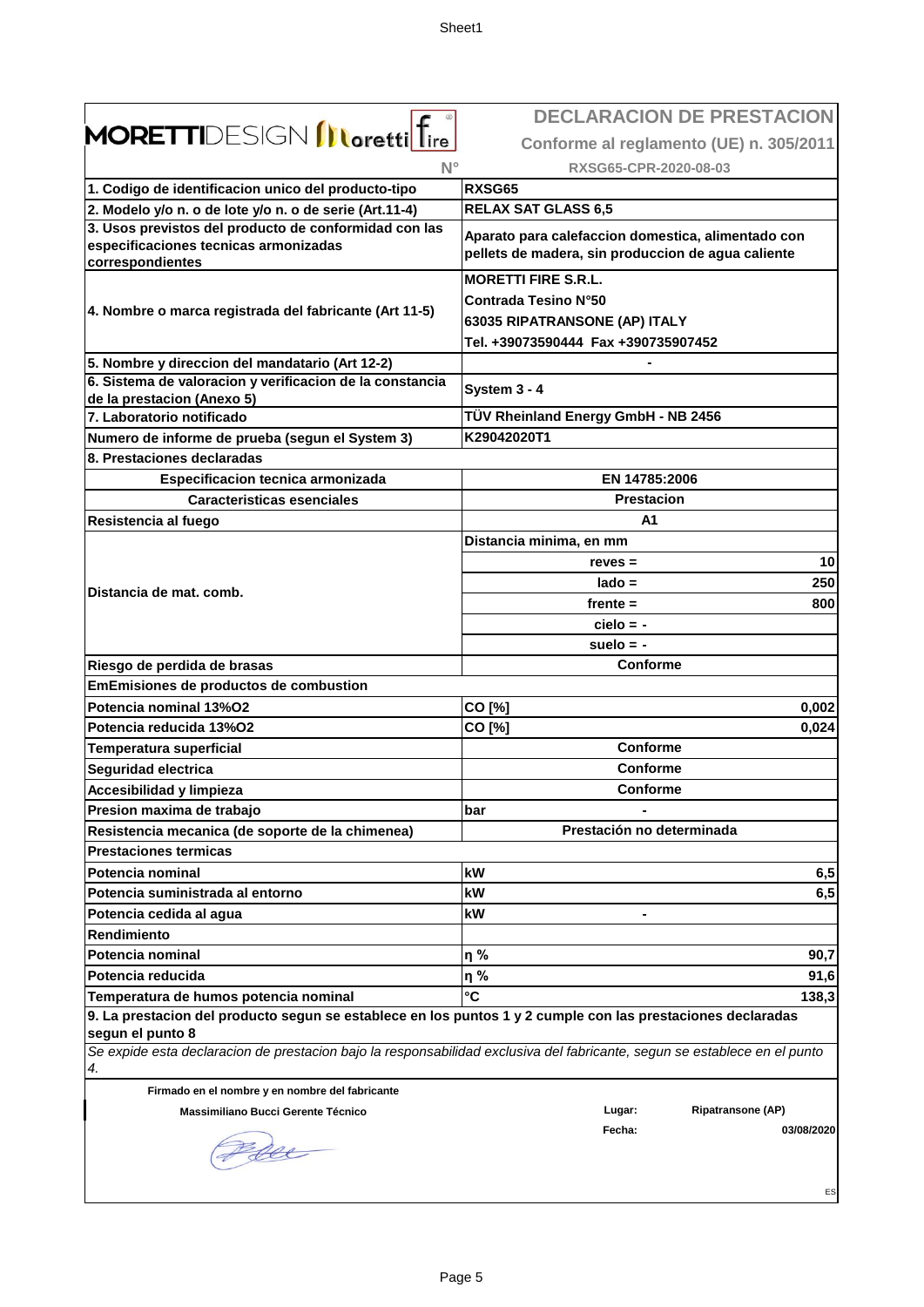|                                                                                                                   | <b>DECLARACAO DE DESEMPENHO</b>                                                                                                                                  |
|-------------------------------------------------------------------------------------------------------------------|------------------------------------------------------------------------------------------------------------------------------------------------------------------|
| <b>MORETTI</b> DESIGN <b>INoretti</b> fire                                                                        | Em base com o regulamento (UE) no. 305/2011                                                                                                                      |
| $N^{\circ}$                                                                                                       | RXSG65-CPR-2020-08-03                                                                                                                                            |
| 1. Codigo de identificacao unico do produto-tipo                                                                  | RXSG65                                                                                                                                                           |
| 2. Modelo e/ou no. lote e/ou no. serie (Art.11-4)                                                                 | <b>RELAX SAT GLASS 6,5</b>                                                                                                                                       |
| respectiva tecnica especifica harmonizada                                                                         | 3. Utilizacao prevista do produto em conformidade com a Aparelho para aquecimento domestico, alimentado com<br>pellets de madeira, sem a producao de agua quente |
| 4. Nome ou marca registada pelo fabricante (Art 11-5)                                                             | <b>MORETTI FIRE S.R.L.</b><br><b>Contrada Tesino N°50</b><br>63035 RIPATRANSONE (AP) ITALY<br>Tel. +39073590444 Fax +390735907452                                |
| 5. Nome e endereco do mandatario (Art 12-2)                                                                       |                                                                                                                                                                  |
| 6. Sistema de avaliacao e verificacao da regularidade do<br>desempenho (Anexo 5)                                  | System 3 - 4                                                                                                                                                     |
| 7. Laboratorio notificado                                                                                         | TÜV Rheinland Energy GmbH - NB 2456                                                                                                                              |
| Numero relacao de prova (em base ao System 3)                                                                     | K29042020T1                                                                                                                                                      |
| 8. Desempenhos declarados                                                                                         |                                                                                                                                                                  |
| Especifica tecnica harmonizada                                                                                    | EN 14785:2006                                                                                                                                                    |
| <b>Caracteristicas essenciais</b>                                                                                 | Desempenho                                                                                                                                                       |
| Resistencia ao fogo                                                                                               | A1                                                                                                                                                               |
|                                                                                                                   | Distancia minima, em mm                                                                                                                                          |
|                                                                                                                   | 10<br>traseira =                                                                                                                                                 |
| Distancia de mat. comb.                                                                                           | 250<br>$lado =$                                                                                                                                                  |
|                                                                                                                   | 800<br>frente $=$                                                                                                                                                |
|                                                                                                                   | teto $= -$                                                                                                                                                       |
|                                                                                                                   | $solo = -$                                                                                                                                                       |
| Risco de vazamento de brasas                                                                                      | Em conformidade                                                                                                                                                  |
| Emissoes de produtos de combustao                                                                                 |                                                                                                                                                                  |
| Potencia nominal 13%O2                                                                                            | CO [%]<br>0,002                                                                                                                                                  |
| Potencia reduzida 13%O2                                                                                           | CO [%]<br>0,024                                                                                                                                                  |
| <b>Temperatura superficial</b>                                                                                    | Em conformidade                                                                                                                                                  |
| Seguranca eletrica                                                                                                | Em conformidade                                                                                                                                                  |
| Acessibilidade e limpeza                                                                                          | Em conformidade                                                                                                                                                  |
| Maxima pressao de exercicio                                                                                       | bar                                                                                                                                                              |
| Resistencia mecanica (para suportar a chamine)                                                                    | Desempenho não determinado                                                                                                                                       |
| Desempenho termico                                                                                                |                                                                                                                                                                  |
| <b>Potencia nominal</b><br>Potencia libertada no ambiente                                                         | kW<br>6,5                                                                                                                                                        |
|                                                                                                                   | kW<br>6,5<br>kW                                                                                                                                                  |
| Potencia cedida a agua                                                                                            |                                                                                                                                                                  |
| Rendimento<br>Potencia nominal                                                                                    | $\%$<br>90,7                                                                                                                                                     |
| Potencia reduzida                                                                                                 | $\%$<br>91,6                                                                                                                                                     |
| Temperatura fumos potencia nominal                                                                                | °C<br>138,3                                                                                                                                                      |
| 9. O desempenho do produto ao qual se referem os pontos 1 e 2 estao em conformidade com o desempenho              |                                                                                                                                                                  |
| declarado no ponto 8.                                                                                             |                                                                                                                                                                  |
| E emitida a presente declaracao de desempenho sob a responsabilidade exclusiva do fabricante referido no ponto 4. |                                                                                                                                                                  |
| Assinado em nome e em nome do fabricante para                                                                     |                                                                                                                                                                  |
| Massimiliano Bucci Gerente Técnico                                                                                | Ripatransone (AP)<br>Lugar:                                                                                                                                      |
|                                                                                                                   | Data:<br>03/08/2020                                                                                                                                              |
|                                                                                                                   | PT                                                                                                                                                               |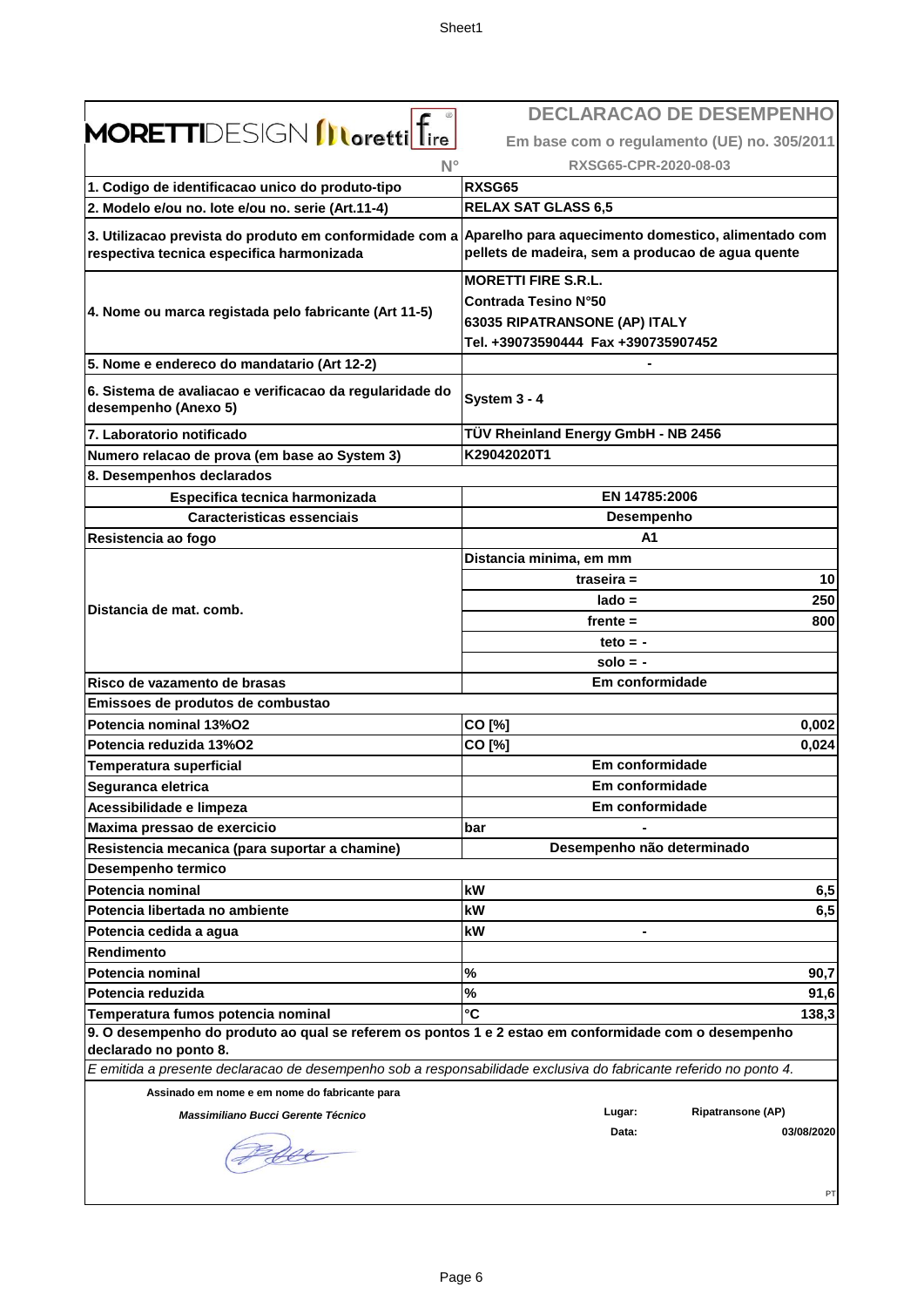|                                                                                                                                                    | <b>PRESTATIEVERKLARING</b>                                                                      |
|----------------------------------------------------------------------------------------------------------------------------------------------------|-------------------------------------------------------------------------------------------------|
| <b>MORETTI</b> DESIGN <b>Illoretti</b> ltire                                                                                                       | Volgens Verordening (EU) nr. 305/2011                                                           |
| $N^{\circ}$                                                                                                                                        | RXSG65-CPR-2020-08-03                                                                           |
| 1. Unieke identificatiecode van het producttype                                                                                                    | <b>RXSG65</b>                                                                                   |
| 2. Model en/of lotnr. en/of serienummer (Art.11-4)                                                                                                 | <b>RELAX SAT GLASS 6,5</b>                                                                      |
| 3. Het beoogde gebruik van het product in                                                                                                          |                                                                                                 |
| overeenstemming met de toepasselijke geharmoniseerde<br>technische specificatie                                                                    | Apparaat voor huishoudelijke verwarming, gestookt<br>met houtpellets, zonder warmwaterproductie |
|                                                                                                                                                    | <b>MORETTI FIRE S.R.L.</b>                                                                      |
| 4. Naam of handelsmerk van de fabrikant (Art 11-5)                                                                                                 | <b>Contrada Tesino N°50</b>                                                                     |
|                                                                                                                                                    | 63035 RIPATRANSONE (AP) ITALY                                                                   |
|                                                                                                                                                    | Tel. +39073590444 Fax +390735907452                                                             |
| 5. Naam en adres van de gemachtigde (Art. 12-2)                                                                                                    |                                                                                                 |
| 6. Systeem voor de beoordeling en verificatie van de<br>prestatiebestendigheid (Bijlage 5)                                                         | System 3 - 4                                                                                    |
| 7. Erkend laboratorium                                                                                                                             | TÜV Rheinland Energy GmbH - NB 2456                                                             |
| Nummer van het keuringsrapport (op grond van System<br>3)                                                                                          | K29042020T1                                                                                     |
| 8. Aangegeven prestaties                                                                                                                           |                                                                                                 |
| Geharmoniseerde technische specificatie                                                                                                            | EN 14785:2006                                                                                   |
| Essentiële kenmerken                                                                                                                               | Prestatie                                                                                       |
| Weerstand tegen brand                                                                                                                              | A <sub>1</sub>                                                                                  |
|                                                                                                                                                    | Minimumafstand, in mm                                                                           |
|                                                                                                                                                    | 10<br>achterzijde =                                                                             |
| Afstand van brandbaar materiaal                                                                                                                    | 250<br>zijkant =                                                                                |
|                                                                                                                                                    | voorzijde =<br>800                                                                              |
|                                                                                                                                                    | $plafond = -$                                                                                   |
|                                                                                                                                                    | onderzijde = -                                                                                  |
| Weerstand tegen hete kolen                                                                                                                         | Conform                                                                                         |
| Uitstoot verbrandingsproducten                                                                                                                     |                                                                                                 |
| op nominaal vermogen13%O2                                                                                                                          | CO [%]<br>0,002                                                                                 |
| op beperkt vermogen 13%O2                                                                                                                          | CO [%]<br>0,024                                                                                 |
| Oppervlaktetemperatuur                                                                                                                             | Conform                                                                                         |
| Elektrische veiligheid                                                                                                                             | Conform                                                                                         |
| Toegankelijkheid en reiniging                                                                                                                      | Conform                                                                                         |
| <b>Maximum bedrijfsdruk</b>                                                                                                                        | bar                                                                                             |
| Mechanische sterkte (Om de haard een schoorsteen of een rookkanaal)                                                                                | Geen prestatie bepaald                                                                          |
| <b>Thermische prestaties</b>                                                                                                                       |                                                                                                 |
| Nominaal vermogen                                                                                                                                  | kW<br>6,5                                                                                       |
| Vermogen afgegeven aan het milieu                                                                                                                  | kW<br>6,5                                                                                       |
| Vermogen afgegeven aan het water                                                                                                                   | kW                                                                                              |
| <b>Rendement</b>                                                                                                                                   |                                                                                                 |
| Nominaal vermogen                                                                                                                                  | η%<br>90,7                                                                                      |
| Beperkt vermogen                                                                                                                                   | η%<br>91,6<br>°C                                                                                |
| Rookgastemperatuur nominaal vermogen<br>9. De prestaties van het in de punten 1 en 2 bedoelde product zijn conform met de in het punt 8 aangegeven | 138,3                                                                                           |
| prestaties.                                                                                                                                        |                                                                                                 |
| Deze prestatieverklaring wordt verstrekt onder de exclusieve verantwoordelijkheid van de in punt 4 vermelde fabrikant.                             |                                                                                                 |
| Ondertekend in naam en voor rekening van de fabrikant om                                                                                           |                                                                                                 |
| Massimiliano Bucci Technisch Manager                                                                                                               | Plaats van afgifte:<br>Ripatransone (AP)                                                        |
|                                                                                                                                                    | Gegevens:<br>03/08/2020                                                                         |
| rec                                                                                                                                                |                                                                                                 |
|                                                                                                                                                    |                                                                                                 |
|                                                                                                                                                    | <b>NL</b>                                                                                       |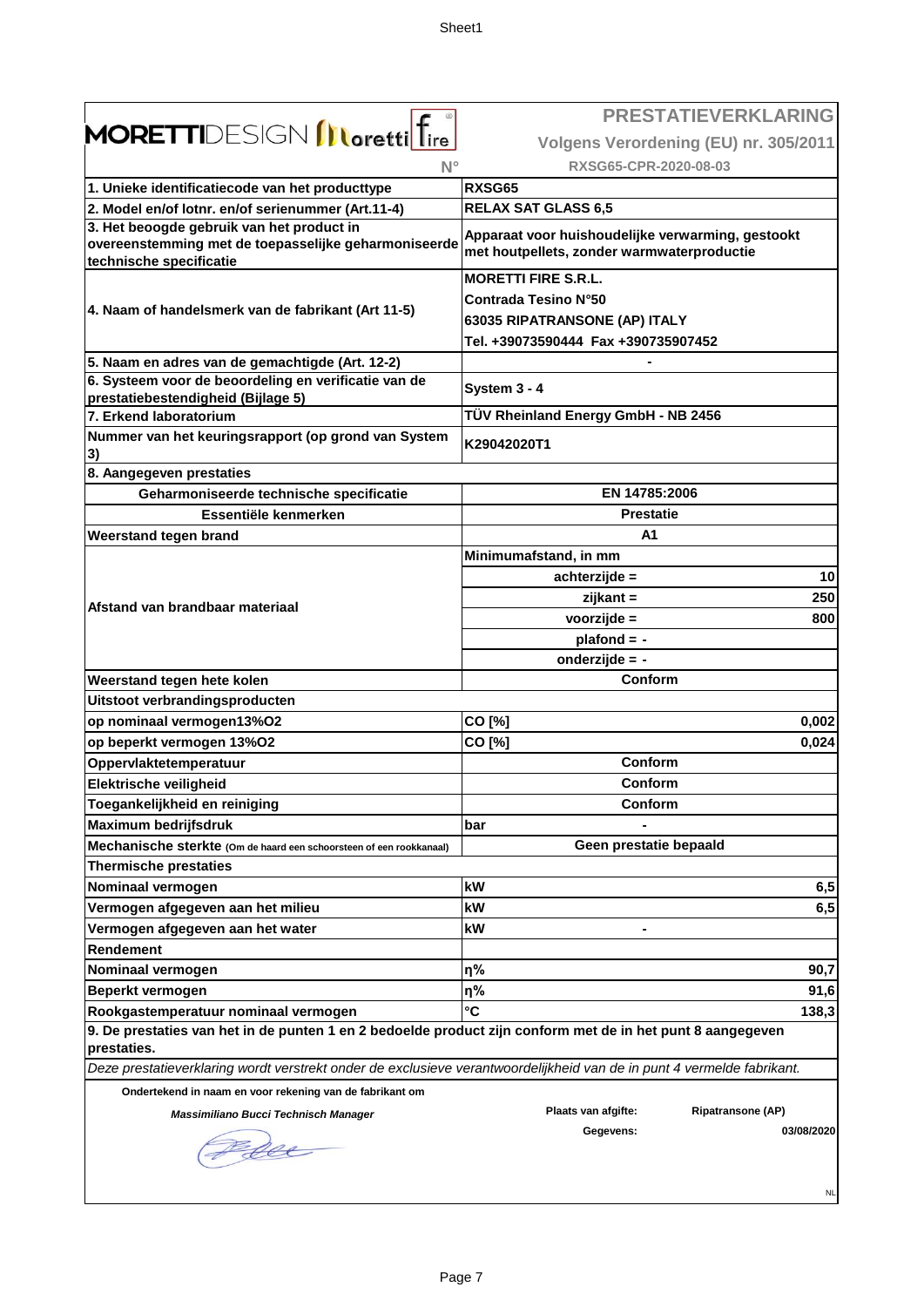|                                                                                                                                                   | <b>YDEEVNEDEKLARATION</b>                                                   |
|---------------------------------------------------------------------------------------------------------------------------------------------------|-----------------------------------------------------------------------------|
| <b>MORETTI</b> DESIGN <b>Illoretti</b> Tire                                                                                                       | I henhold til forordning (EU) nr. 305/2011                                  |
| $N^{\circ}$                                                                                                                                       | RXSG65-CPR-2020-08-03                                                       |
| 1. Produkttypens unikke identifikationskode                                                                                                       | RXSG65                                                                      |
| 2. Model og/eller partinr. og/eller serienr. (Art.11-4)                                                                                           | <b>RELAX SAT GLASS 6,5</b>                                                  |
| 3. Tilsigtede anvendelser af produktet i                                                                                                          |                                                                             |
| overensstemmelse med den pågældende harmoniserede<br>tekniske specifikation                                                                       | Apparat til boligopvarmning med træpiller, uden<br>produktion af varmt vand |
|                                                                                                                                                   | <b>MORETTI FIRE S.R.L.</b>                                                  |
| 4. Fabrikantens navn eller registreret varemærke (Art 11-                                                                                         | <b>Contrada Tesino N°50</b>                                                 |
| 5)                                                                                                                                                | 63035 RIPATRANSONE (AP) ITALY                                               |
|                                                                                                                                                   | Tel. +39073590444 Fax +390735907452                                         |
| 5. Navn og adresse på den bemyndigede repræsentant<br>(Art 12-2)                                                                                  |                                                                             |
| 6. System til vurdering og kontrol af ydeevnens konstans<br>(Bilag 5)                                                                             | System 3 - 4                                                                |
| 7. Notificeret laboratorium                                                                                                                       | TÜV Rheinland Energy GmbH - NB 2456                                         |
| Nummer testrapport (baseret på System 3)                                                                                                          | K29042020T1                                                                 |
| 8. Deklarerede ydeevner                                                                                                                           |                                                                             |
| Harmoniseret teknisk specifikation                                                                                                                | EN 14785:2006                                                               |
| Væsentlige egenskaber                                                                                                                             | Ydeevne                                                                     |
| <b>Brandmodstandsevne</b>                                                                                                                         | A1                                                                          |
|                                                                                                                                                   | Mindste afstand, i mm                                                       |
|                                                                                                                                                   | $bagside =$<br>10                                                           |
| Afstand fra brændbart mat.                                                                                                                        | $side =$<br>250                                                             |
|                                                                                                                                                   | forside $=$<br>800                                                          |
|                                                                                                                                                   | $I$ oft = -                                                                 |
|                                                                                                                                                   | jorden $= -$                                                                |
| <b>Risiko for udslip Gløder</b>                                                                                                                   | I overensstemmelse                                                          |
| Emissioner forbrændingsprodukter                                                                                                                  |                                                                             |
| Nominel effekt 13%O2                                                                                                                              | CO [%]<br>0,002                                                             |
| Nedsat effekt 13%O2                                                                                                                               | CO [%]<br>0,024                                                             |
| Overfladetemperatur                                                                                                                               | I overensstemmelse                                                          |
| <b>Elektrisk sikkerhed</b>                                                                                                                        | I overensstemmelse                                                          |
| Tilgængelighed og rengøring                                                                                                                       | I overensstemmelse                                                          |
| <b>Maksimalt driftstryk</b>                                                                                                                       | bar                                                                         |
| Mekanisk styrke (til at støtte op en skorsten eller en flue)                                                                                      | Ingen ydeevne fastlagt                                                      |
| Termiske ydeevner                                                                                                                                 |                                                                             |
| <b>Nominel effekt</b>                                                                                                                             | kW<br>6,5                                                                   |
| Effekt overført til omgivelserne                                                                                                                  | kW<br>6,5                                                                   |
| Effekt overført til vandet                                                                                                                        | kW                                                                          |
| Ydelse                                                                                                                                            |                                                                             |
| <b>Nominel effekt</b>                                                                                                                             | η%<br>90,7                                                                  |
| <b>Nedsat effekt</b>                                                                                                                              | η%<br>91,6                                                                  |
| Røggastemperatur nominel effekt<br>9. Ydeevnen for det produkt, der er anført i punkt 1 og 2, er i overensstemmelse med den deklarerede ydeevne i | °C<br>138,3                                                                 |
| punkt 8.                                                                                                                                          |                                                                             |
| Denne ydeevnedeklaration udstedes på eneansvar af den fabrikant, der er anført i punkt 4.                                                         |                                                                             |
| Undertegnet i dennes navn og på vegne af producenten                                                                                              |                                                                             |
| Massimiliano Bucci Teknisk chef                                                                                                                   | Udstedelsessted:<br><b>Ripatransone (AP)</b>                                |
|                                                                                                                                                   | Dato:<br>03/08/2020                                                         |
|                                                                                                                                                   | DK                                                                          |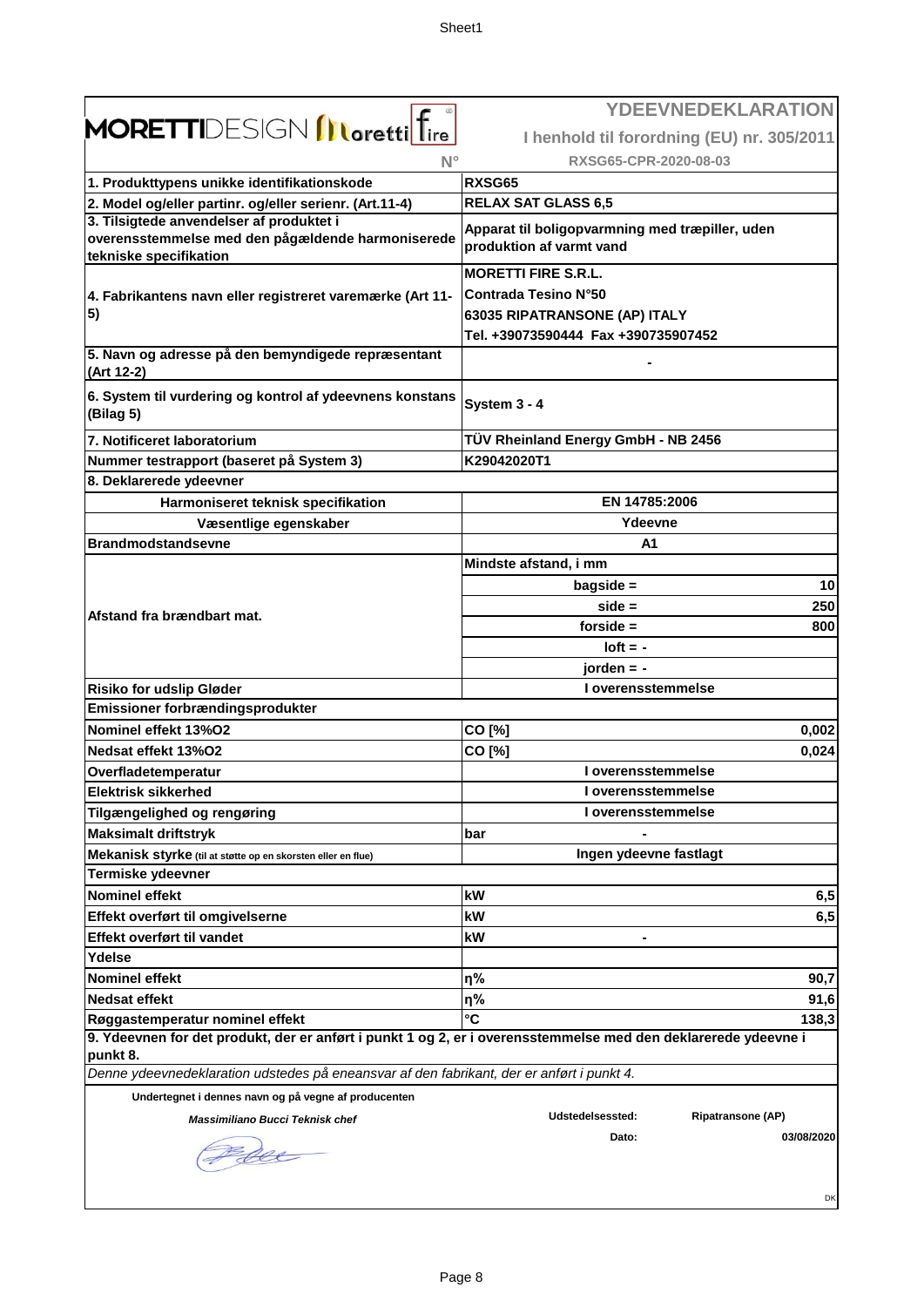|                                                                                                            | <b>PRESTANDADEKLARATION</b>                          |
|------------------------------------------------------------------------------------------------------------|------------------------------------------------------|
| <b>MORETTI</b> DESIGN <b>Illoretti</b> lfire                                                               | Enlighet med förordningen (EU) nr. 305/2011          |
| $N^{\circ}$                                                                                                | RXSG65-CPR-2020-08-03                                |
| 1. Unik identifikationskod för produkttypen                                                                | RXSG65                                               |
| 2. Modell och/eller partinummer och/eller serienr. (Art.11-4)                                              | <b>RELAX SAT GLASS 6,5</b>                           |
| 3. Avsedd användning av produkten i enlighet med de                                                        | Apparater för uppvärmning av bostäder, som drivs med |
| tillämpliga harmoniserade tekniska specifikationerna                                                       | träpellets, utan produktion av varmvatten            |
|                                                                                                            | <b>MORETTI FIRE S.R.L.</b>                           |
| 4. Namn eller märke som registrerats av tillverkaren (Art                                                  | Contrada Tesino N°50                                 |
| $11-5)$                                                                                                    | 63035 RIPATRANSONE (AP) ITALY                        |
|                                                                                                            | Tel. +39073590444 Fax +390735907452                  |
| 5. Ombudets namn och adress (Art 12-2)                                                                     |                                                      |
| 6. System för bedömning och kontroll av den fortlöpande                                                    |                                                      |
| prestandan (Bilaga 5)                                                                                      | System 3 - 4                                         |
| 7. Deklarerat laboratorium                                                                                 | TÜV Rheinland Energy GmbH - NB 2456                  |
| Nr. provrapport (baserat på System 3)                                                                      | K29042020T1                                          |
| 8. Deklarerade prestationer                                                                                |                                                      |
| Harmoniserad teknisk specifikation                                                                         | EN 14785:2006                                        |
| Grundläggande egenskaper                                                                                   | Prestanda                                            |
| <b>Resistens mot eld</b>                                                                                   | A <sub>1</sub>                                       |
|                                                                                                            | Minimiavstånd, i mm                                  |
|                                                                                                            | $\mathbf{b}$ ak =<br>10                              |
|                                                                                                            | 250<br>$sida =$                                      |
| Avstånd från brännbart material                                                                            | fram $=$<br>800                                      |
|                                                                                                            |                                                      |
|                                                                                                            | $tak = -$                                            |
|                                                                                                            | $mark = -$                                           |
| Risk spiller glödande kol                                                                                  | Överensstämmer                                       |
| Utsläpp av förbränningsprodukter                                                                           |                                                      |
| Nominell effekt 13%O2                                                                                      | CO [%]<br>0,002                                      |
| Reducerad effekt 13%O2                                                                                     | CO [%]<br>0,024                                      |
| <b>Ytans temperatur</b>                                                                                    | Överensstämmer                                       |
| <b>Elsäkerhet</b>                                                                                          | Överensstämmer                                       |
| Tillgänglighet och rengöring                                                                               | Överensstämmer                                       |
| <b>Maximalt arbetstryck</b>                                                                                | bar                                                  |
| Mekanisk hållfasthet (för att stödja skorsten eller rökkanal)                                              | Prestanda ej fastställd                              |
| <b>Termisk prestanda</b>                                                                                   |                                                      |
| <b>Nominell effekt</b>                                                                                     | kW<br>6,5                                            |
| Effekt som ges till omgivningen                                                                            | 6,5<br>kW                                            |
| Effekt som överförs till vattnet                                                                           | kW                                                   |
| <b>Avkastning</b>                                                                                          |                                                      |
| <b>Nominell effekt</b>                                                                                     | η%<br>90,7                                           |
| <b>Reducerad effekt</b>                                                                                    | η%<br>91,6                                           |
| Röktemperatur nominell effekt                                                                              | °C<br>138,3                                          |
| Prestandan hos den produkt som avses i punkterna 1 och 2 överensstämmer med den prestanda som deklareras i |                                                      |
| punkt 8.                                                                                                   |                                                      |
| Denna prestandadeklaration lämnas under det egna ansvaret hos tillverkaren som avses i punkt 4.            |                                                      |
| Undertecknad i namn och på uppdrag av tillverkaren att                                                     |                                                      |
| Massimiliano Bucci Teknisk chef                                                                            | Ort:<br><b>Ripatransone (AP)</b>                     |
|                                                                                                            | 03/08/2020<br>Datum:                                 |
|                                                                                                            |                                                      |
|                                                                                                            |                                                      |
|                                                                                                            | SE                                                   |